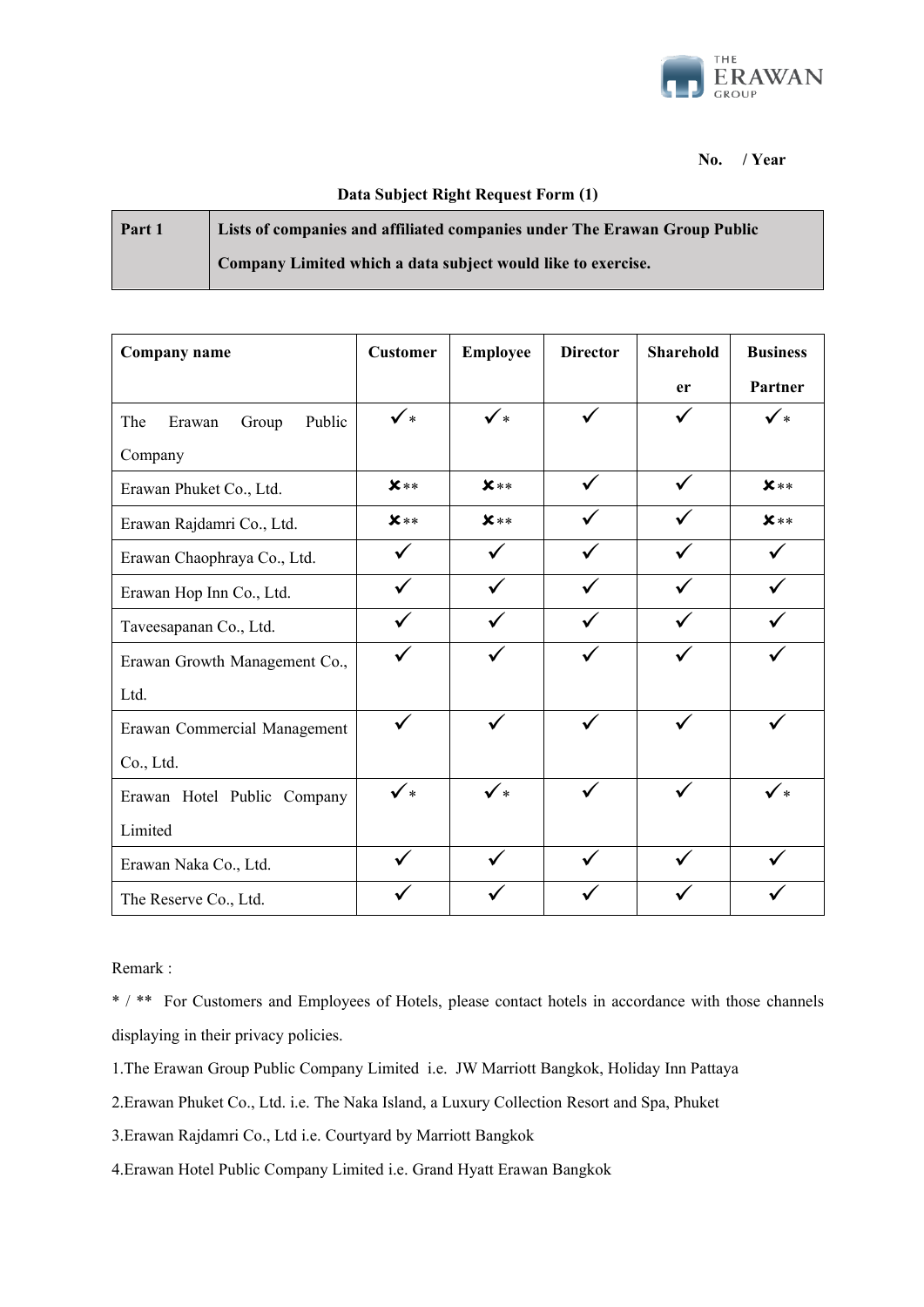

| Part 2 | Please specify a company or a hotel that you request to exercise |
|--------|------------------------------------------------------------------|
|--------|------------------------------------------------------------------|

|        | The Erawan Group Public Company Limited | Hotel / Others                    |  |
|--------|-----------------------------------------|-----------------------------------|--|
|        |                                         | Novotel Bangkok Sukhumvit 4       |  |
|        |                                         | Mercure Bangkok Siam              |  |
|        |                                         | Mercure Pattaya Ocean Resort      |  |
|        |                                         | Mercure Bangkok Sukhumvit 24      |  |
|        |                                         | Ibis Styles Bangkok Sukhumvit 4   |  |
|        |                                         | Ibis Bangkok Sukhumvit 4          |  |
|        |                                         | Ibis Bangkok Sathorn              |  |
|        |                                         | Ibis Bangkok Siam                 |  |
|        |                                         | Ibis Bangkok Sukhumvit 24         |  |
|        |                                         | Office & Retail Management Erawan |  |
|        |                                         | Bangkok                           |  |
|        | Erawan Phuket Co., Ltd.                 |                                   |  |
|        | Erawan Rajdamri Co., Ltd.               |                                   |  |
|        | Erawan Chaophraya Co., Ltd.             | Ibis Bangkok Riverside            |  |
|        | Erawan Hop Inn Co., Ltd.                | Hop Inn Thailand                  |  |
| $\Box$ | Taveesapanan Co., Ltd.                  | Hop Inn Kanchanaburi 2            |  |
|        | Erawan Growth Management Co., Ltd.      | Ibis Pattaya                      |  |
|        |                                         | Ibis Phuket Patong                |  |
|        | Erawan Commercial Management Co., Ltd.  |                                   |  |
|        | Erawan Hotel Public Company Limited     |                                   |  |
|        | Erawan Naka Co., Ltd.                   |                                   |  |
|        | The Reserve Co., Ltd.                   |                                   |  |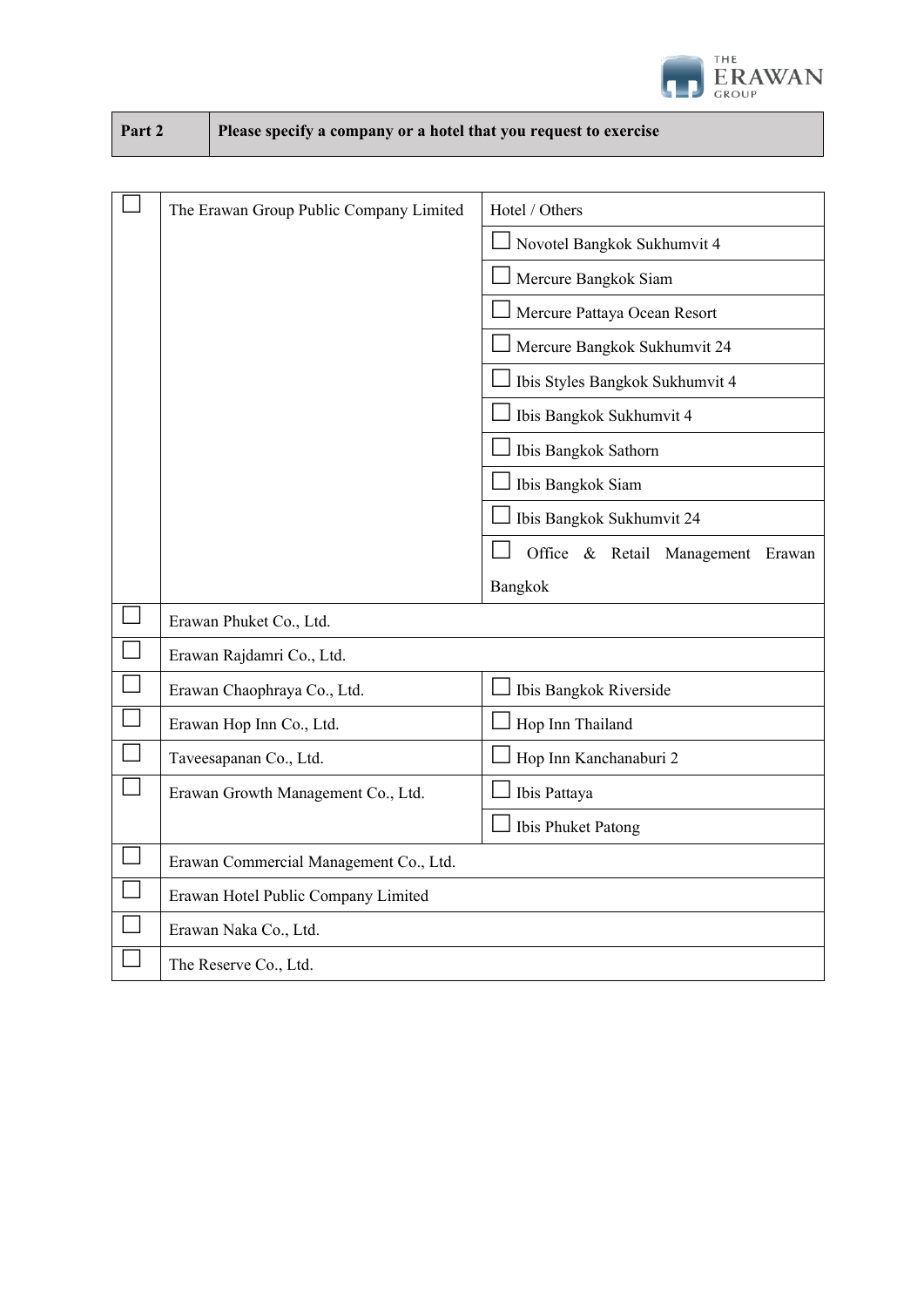

| Part 3 | Please specify a company or a hotel that you request to exercise |
|--------|------------------------------------------------------------------|
|--------|------------------------------------------------------------------|

| (a) Details of requester      |                                                                       |  |  |
|-------------------------------|-----------------------------------------------------------------------|--|--|
| Name                          |                                                                       |  |  |
| Surname                       |                                                                       |  |  |
| Address                       |                                                                       |  |  |
| E-mail address                |                                                                       |  |  |
| Contact Telephone number      |                                                                       |  |  |
| Relationship with the company | Please specify such as customer / employee / director / shareholder / |  |  |
|                               | business partner                                                      |  |  |
|                               |                                                                       |  |  |

(b)Are you a data subject? (check box that applies)

- I'm the Data Subject and enclose evidence of my identity.
- I'm not the Data Subject, but am acting on the Data Subject's behalf as his/her personal representative.I have written authority, which I enclose, along with evidence of my identity and address.
- (c) If a requester is the representative of the data subject, please specified information of a data subject below and also attach documents for verification of authorization such as power of attorney.

| Details of Data Subject (In case of Requester is not the same person as Data Subject) |                                                                       |  |  |
|---------------------------------------------------------------------------------------|-----------------------------------------------------------------------|--|--|
| Name                                                                                  |                                                                       |  |  |
| Surname                                                                               |                                                                       |  |  |
| Address                                                                               |                                                                       |  |  |
| Email                                                                                 |                                                                       |  |  |
| Telephone number                                                                      |                                                                       |  |  |
| Relationship with the company                                                         | Please specify such as customer / employee / director / shareholder / |  |  |
|                                                                                       | business partner                                                      |  |  |
|                                                                                       |                                                                       |  |  |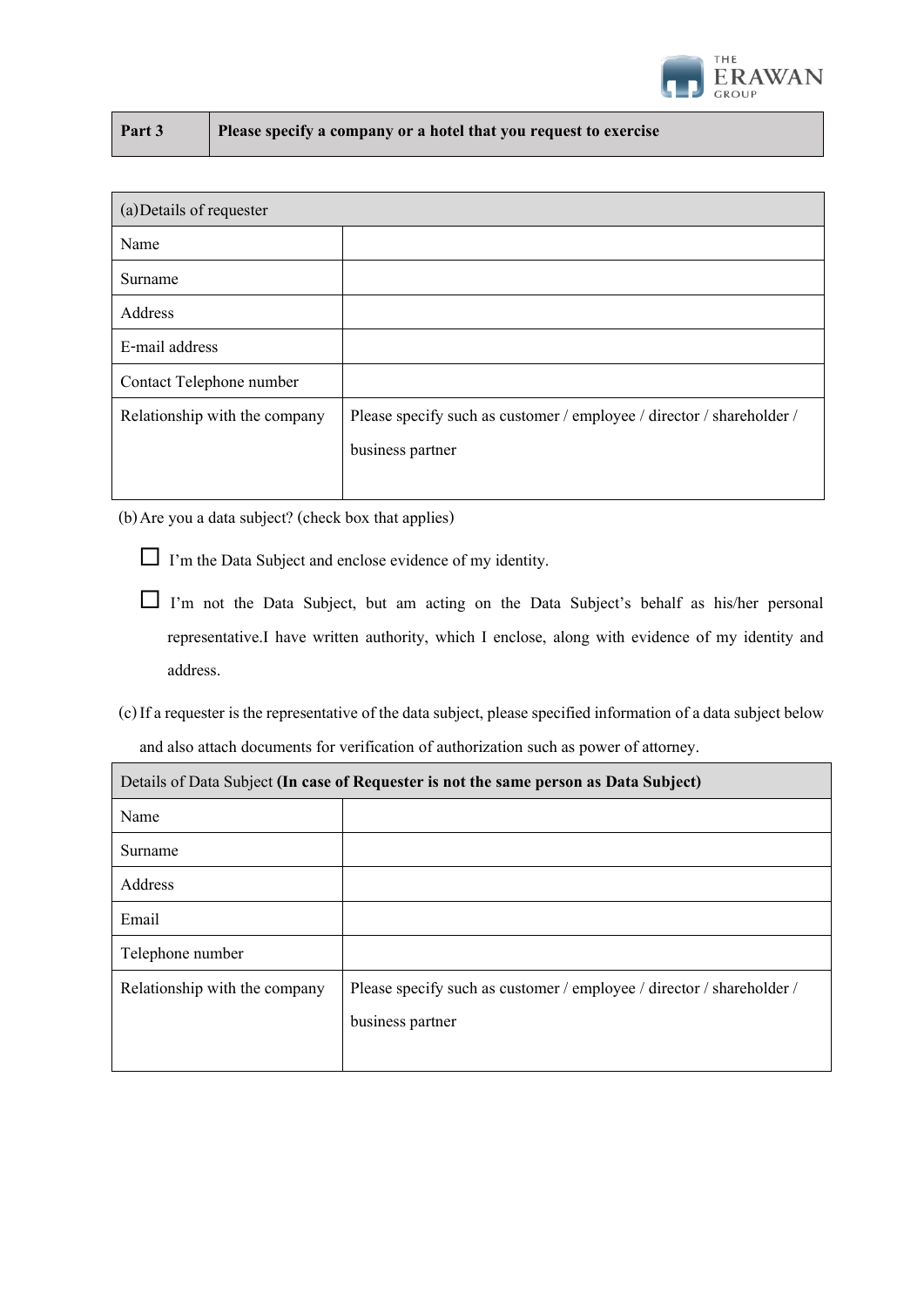

- (d)Please provide the following documentation for our verification of identity and /or residency and processing in accordance with the requested rights.
- Copy of an identification card (in the case of a Thai national) of the Data Subject and/or (his/her) representative (please conceal information on religion and blood type)
- $\Box$  Copy of passport (in the case of a foreigner) of the Data Subject and/or (his/her) representative
- $\Box$  Power of attorney (in the case of the requestor represents the Data Subject)
- $\Box$  Other (If any)

Note : The Power of Attorney must be described as follows;

1. At least, contained that " authorize and appoint the representative to request and apply the Data Subject Right Request Form to the Data Controller for exercising ( please specify the right requested) on behalf of the data subject until they are terminated.

\_\_\_\_\_\_\_\_\_\_\_\_\_\_\_\_\_\_\_\_\_\_\_\_\_\_\_\_\_\_\_\_\_\_\_\_\_\_\_\_\_\_\_\_\_\_\_\_\_\_\_\_\_\_\_\_\_\_\_\_\_\_\_\_\_\_\_\_\_\_\_\_\_\_\_\_\_\_\_\_\_\_\_\_\_\_

 $\_$  , and the set of the set of the set of the set of the set of the set of the set of the set of the set of the set of the set of the set of the set of the set of the set of the set of the set of the set of the set of th

 $\_$  , and the set of the set of the set of the set of the set of the set of the set of the set of the set of the set of the set of the set of the set of the set of the set of the set of the set of the set of the set of th

\_\_\_\_\_\_\_\_\_\_\_\_\_\_\_\_\_\_\_\_\_\_\_\_\_\_\_\_\_\_\_\_\_\_\_\_\_\_\_\_\_\_\_\_\_\_\_\_\_\_\_\_\_\_\_\_\_\_\_\_\_\_\_\_\_\_\_\_\_\_\_\_\_\_\_\_\_\_\_\_\_\_\_\_\_\_

2. Clearly signed by Appointer and Attorney

## **Part 4 Type of right to be request**

Please specify the right you would like to exercise.

- $\Box$  Right to access to personal data
- $\Box$  Right to rectification (i.e. updated, corrected, completed or made not misleading)
- $\Box$  Right to erasure (delete, destroy or anonymize personal data)
- $\Box$  Right to restriction
- $\Box$  Right to portability
- $\Box$  Right to object to processing
- $\Box$  Right to withdrawal of consent

Reason / Details for the above request :